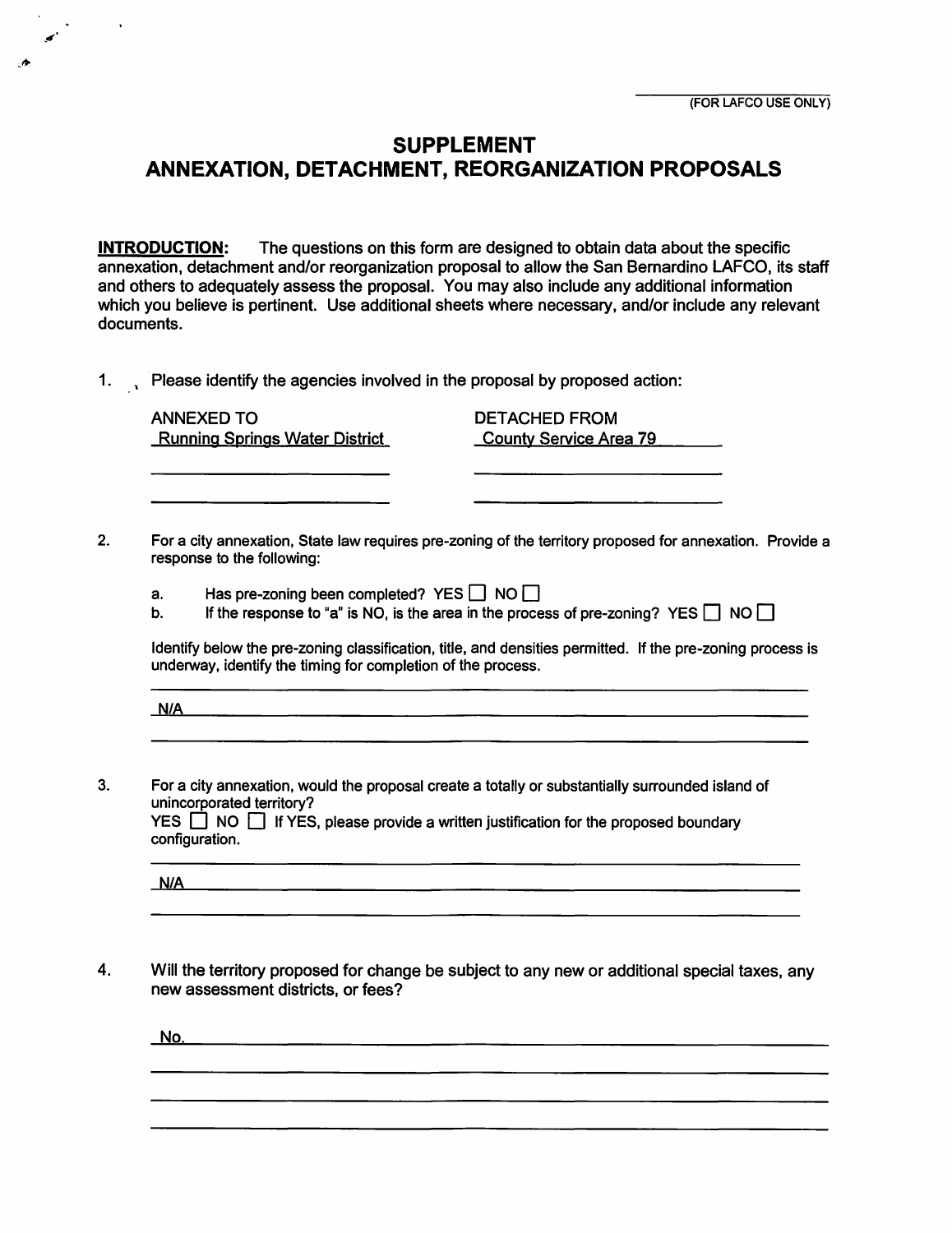5. Will the territory be relieved of any existing special taxes, assessments, district charges or fees required by the agencies to be detached?

| <u>No.</u> | <u> 1980 - Jan James John Stone, mars and de la provincia de la provincia de la provincia de la provincia de la p</u> |  |  |
|------------|-----------------------------------------------------------------------------------------------------------------------|--|--|
|            |                                                                                                                       |  |  |
|            |                                                                                                                       |  |  |
|            |                                                                                                                       |  |  |

6. If a Williamson Act Contract(s} exists within the area proposed for annexation to a City, please provide a copy of the original contract, the notice of non-renewal (if appropriate} and any protest to the contract filed with the County by the City. Please provide an outline of the City's anticipated actions with regard to this contract.

**N/A** 

7. Provide a description of how the proposed change will assist the annexing agency in achieving its fair share of regional housing needs as determined by SCAG.

<u>N/A 2000 - 2000 - 2000 - 2000 - 2000 - 2000 - 2000 - 2000 - 2000 - 2000 - 2000 - 2000 - 2000 - 2000 - 2000 - 2000 - 2000 - 2000 - 2000 - 2000 - 2000 - 2000 - 2000 - 2000 - 2000 - 2000 - 2000 - 2000 - 2000 - 2000 - 2000 - </u>

## 8. **PLAN FOR SERVICES:**

 $\ddot{\phantom{1}}$ 

For each item identified for a change in service provider, a narrative "Plan for Service" (required by Government Code Section 56653) must be submitted. This plan shall, at a minimum, respond to each of the following questions and be signed and certified by an official of the annexing agency or agencies.

- A. A description of the level and range of each service to be provided to the affected territory.
- B. An indication of when the service can be feasibly extended to the affected territory.
- C. An identification of any improvement or upgrading of structures, roads, water or sewer facilities, other infrastructure, or other conditions the affected agency would impose upon the affected territory.
- D. The Plan shall include a Fiscal Impact Analysis which shows the estimated cost of extending the service and a description of how the service or required improvements will be financed. The Fiscal Impact Analysis shall provide, at a minimum, a five (5) year projection of revenues and expenditures. A narrative discussion of the sufficiency of revenues for anticipated service extensions and operations is required.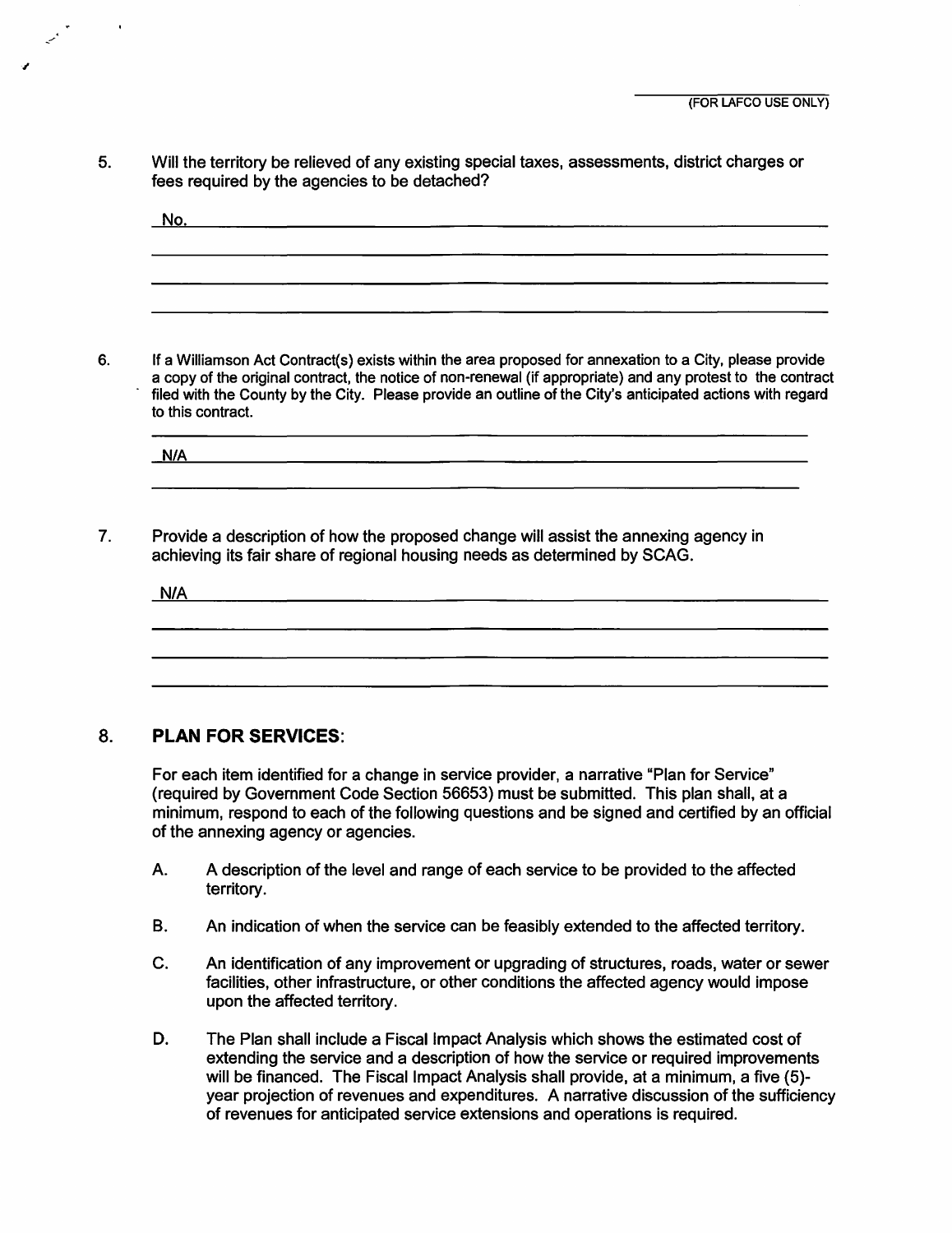E. An indication of whether the annexing territory is, or will be, proposed for inclusion within an existing or proposed improvement zone/district, redevelopment area, assessment district, or community facilities district.

 $\mathcal{L}^{\frac{1}{2}}$ 

 $\cdot$ 

F. If retail water service is to be provided through this change, provide a description of the timely availability of water for projected needs within the area based upon factors identified in Government Code Section 65352.5 (as required by Government Code Section 56668(k) ).

## **CERTIFICATION**

As a part of this application, the San Bernardino County on behalf of CSA 79 and Running Springs Water District (co-applicants) agree to defend, indemnify, hold harmless, promptly reimburse San Bernardino LAFCO for all reasonable expenses and attorney fees, and release San Bernardino LAFCO, its agents, officers, attorneys, and employees from any claim, action, proceeding brought against any of them, the purpose of which is to attack, set aside, void, or annul the approval of this application or adoption of the environmental document which accompanies it.

This indemnification obligation shall include, but not be limited to, damages, penalties, fines and other costs imposed upon or incurred by San Bernardino LAFCO should San Bernardino LAFCO be named as a party in any litigation or administrative proceeding in connection with this application.

As the person signing this application, I will be considered the proponent for the proposed action(s) and will receive all related notices and other communications. I understand that if this application is approved, the Commission will impose a condition requiring the applicant and/or the real party in interest to indemnify, hold harmless and reimburse the Commission for all legal actions that might be initiated as a result of that approval.

As the proponent, I acknowledge that annexation to the Running Springs Water District may result in the imposition of taxes, fees, and assessments existing within the ( city or district) on the effective date of the change of organization. I hereby waive any rights I may have under Articles XIIIC and XIIID of the State Constitution (Proposition 218) to a hearing, assessment ballot processing or an election on those existing taxes, fees and assessments.

I hereby certify that the statements furnished above and the documents attached to this form present the data and information required to the best of my ability, and that the facts, statements, and information presented herein are true and correct to the best of my knowledge and belief.